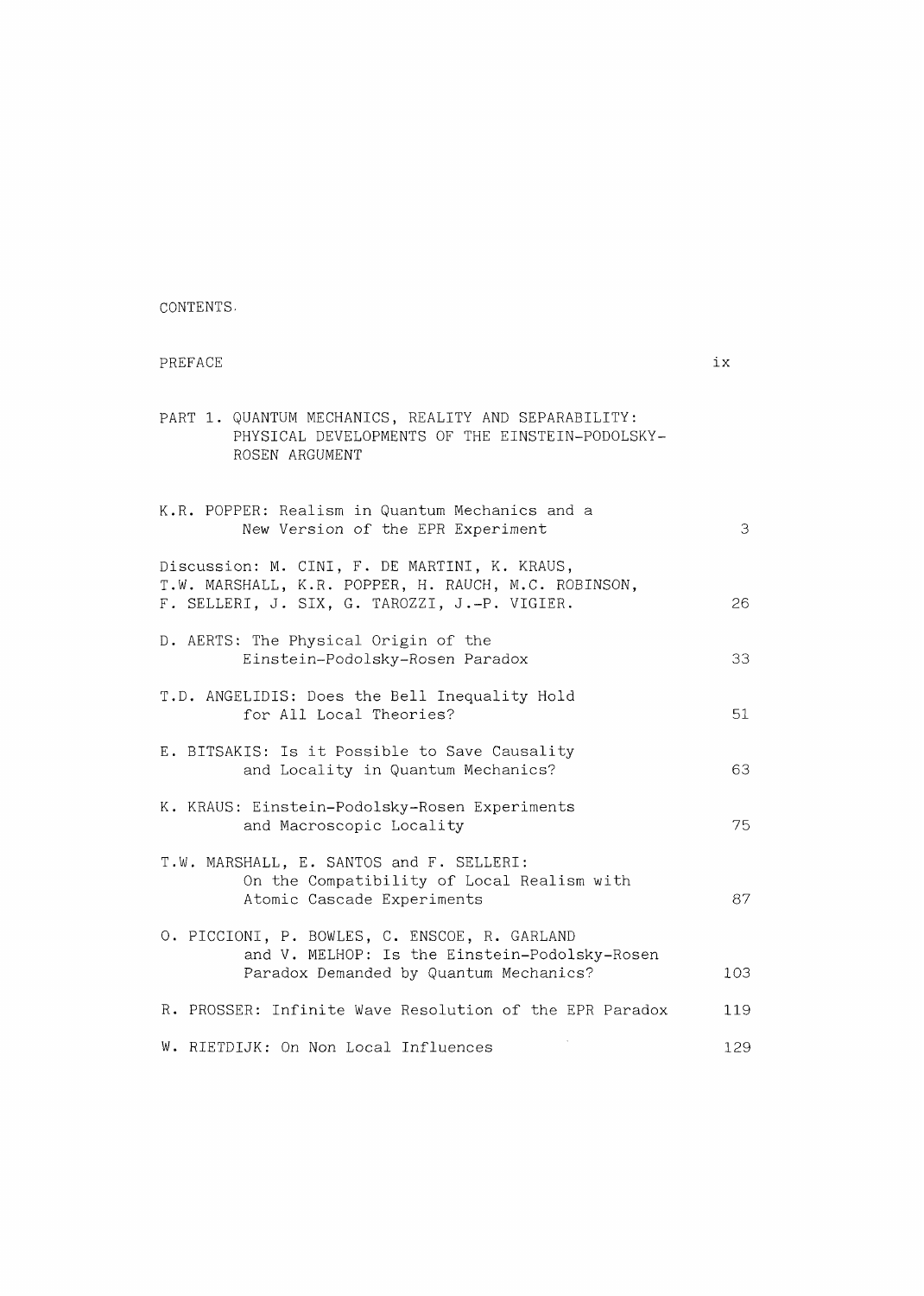| vi                                                                                                                                       | <b>CONTENTS</b> |
|------------------------------------------------------------------------------------------------------------------------------------------|-----------------|
| F. SELLERI: Einstein Locality for Individual Systems<br>and for Statistical Ensembles                                                    | 153             |
| J. SIX: Can Nondetected Photons Simulate Nonlocal<br>Effects in Two-Photon Polarization<br>Correlation Experiments?                      | 171             |
| PART 2. THE STOCHASTIC INTERPRETATION OF QUANTUM PROCESSES                                                                               |                 |
| M. CINI: Quantum Theory of Measurement without Wave Packet<br>Collapse                                                                   | 185             |
| N. CUFARO PETRONI: A Causal Fluidodynamical Model for the<br>Relativistic Quantum Mechanics                                              | 199             |
| A.B. DATZEFF: On the Nonlinear Schrödinger Equation                                                                                      | 215             |
| P. GUERET: Recent Developments in de Broglie Nonlinear<br>Wave Mechanics                                                                 | 225             |
| B.J. HILEY: The Role of the Quantum Potential in Deter-<br>mining Particle Trajectories and the Resolution<br>of the Measurement Problem | 237             |
| T.W. MARSHALL: When is Statistical Theory Causal?.                                                                                       | 257             |
| M.C. ROBINSON: Radiation Damping and Nonlinearity in the<br>Pilot Wave Interpretation of Quantum Mechanics                               | 271             |
| E. SANTOS: Stochastic Electrodynamics and the Bell<br>Inequalities                                                                       | 283             |
| J.-P. VIGIER: Nonlocal Quantum-Potential Interpretation<br>of Relativistic Actions at a Distance in<br>Many-Body Problems                | 297             |
| PART 3. THE REALISTIC INTERPRETATION OF THE WAVE FUNCTION:<br>EXPERIMENTAL TESTS ON THE WAVE-PARTICLE DUALISM                            |                 |
| A. GARUCCIO: Third Kind Measurements and Wave-Particle<br>Dualism                                                                        | 325             |
| L. MANDEL: Quantum Effects in the Interference of Light                                                                                  | 333             |